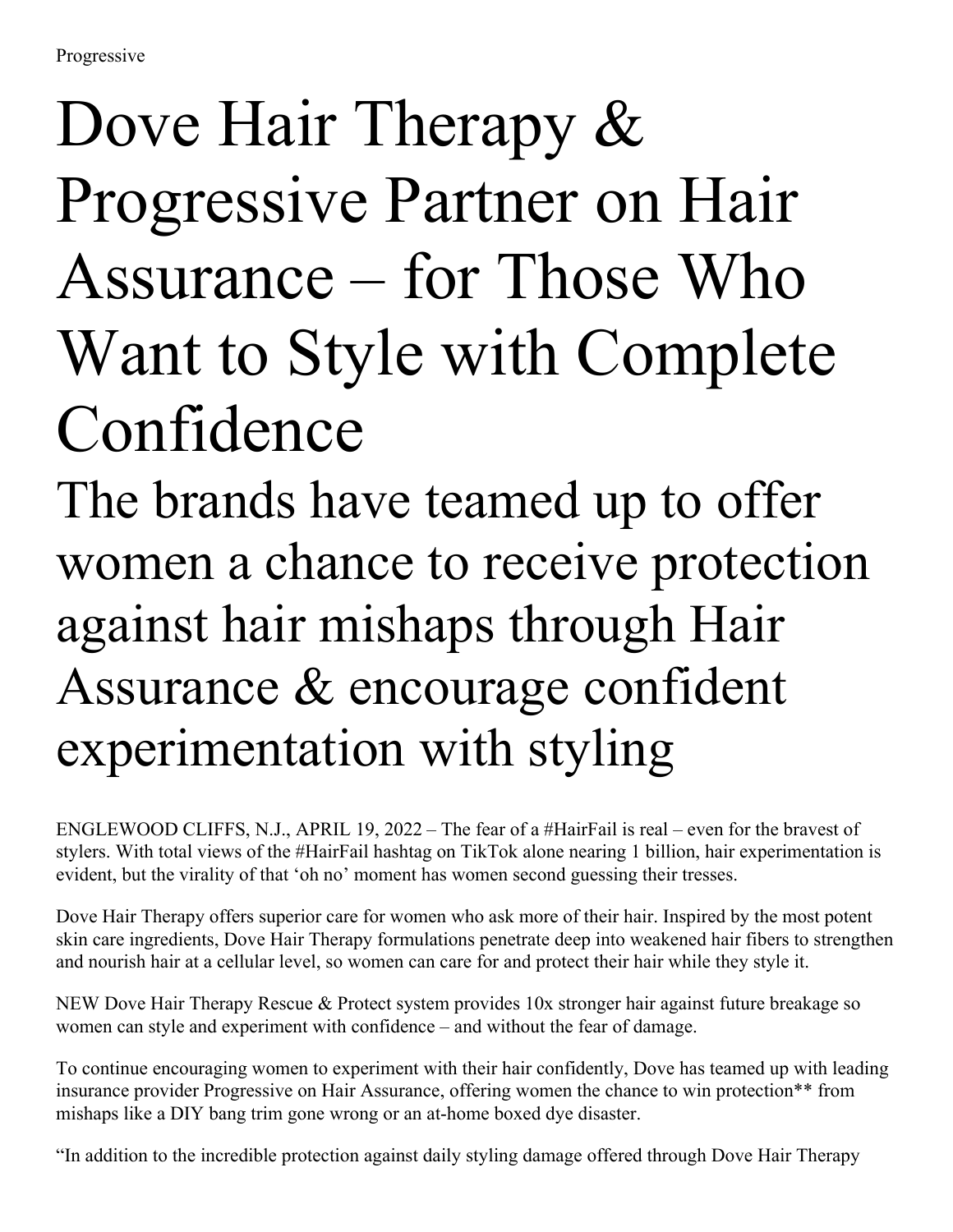products, we are excited to be collaborating with Progressive to offer women the chance to win Hair Assurance. Through this partnership, we at Dove hope to empower women to ask more of their hair – without the fear of damage. As a leading insurance provider, a partnership with Progressive made sense because they value exceptional care and protection as much as we do at Dove," said Brian Critz, Senior Marketing Director, Hair Care, at Unilever.

With Hair Assurance, women can leave their hair styling fears behind and confidently rock even the boldest of styles, because Dove and Progressive have them covered.

- From April 19 to April 26, 2022, individuals can enter for a chance to get Hair Assurance.
- Individuals are eligible to enter the sweepstakes with the purchase of any two Dove Hair Therapy products from Target, Walmart or Kroger (in store or online). *[No purchase necessary; mail-in registration option available.]*
- To enter the sweepstakes with a qualifying Dove Hair Therapy purchase, upload a photo or screenshot of your Target, Walmart or Kroger receipt to <http://dove.com/HairAssurance>.
- 2,000 individuals will be selected to redeem \$100 via digital gift card that could be used towards their next salon visit
- On or around May 6, 2022, winners will be selected and notified via e-mail that they have won Hair Assurance, redeemable through December 31, 2022.

"When Dove came to us with a promotion that was all about protection, we were all in," said Remi Kent, Progressive Chief Marketing Officer. "We love Dove's support of women, real beauty, and their wholehearted belief that differences should be celebrated. Our core values are aligned which made it a natural fit."

For Official Rules, how to enter for free, and all additional details, visit <http://dove.com/HairAssurance>.

*NO PURCHASE NECESSARY TO ENTER THE SWEEPSTAKES. Void where prohibited. The Dove Hair* Assurance Sweepstakes is sponsored by Conopco, Inc., d/b/a Unilever. Open to legal residents of the 50 U.S. & D.C., who are 18 years of age or older. Begins 8:00AM ET 4/19/22 and ends 11:59PM ET on 4/26/22. For *Of icial Rules, how to enter for free, and all details, visit <http://dove.com/HairAssurance>.*

*\*shampoo & conditioner system vs. a non-conditioning shampoo*

\*\*Hair Assurance is not an actual insurance product nor is it an endorsement of any insurance product or *insurance company. Dove and its af iliates are not insurance agents, brokers, producers or insurers, and cannot provide advice concerning any actual insurance product or company.*

## ABOUT DOVE

Dove started its life in 1957 in the US, with the launch of the Beauty Bar, with its patented blend of mild cleansers and ¼ moisturizing cream. Dove's heritage is based on moisturization, and it is proof not promises that enabled Dove to grow from a Beauty Bar into one of the world's most beloved beauty brands.

Women have always been our inspiration and since the beginning, we have been wholly committed to providing superior care to all women and to championing real beauty in our advertising. Dove believes that beauty is for everyone. That beauty should be a source of confidence and not anxiety. Dove's mission is to inspire women everywhere to develop a positive relationship with the way they look and realize their personal potential for beauty.

## ABOUT UNILEVER NORTH AMERICA